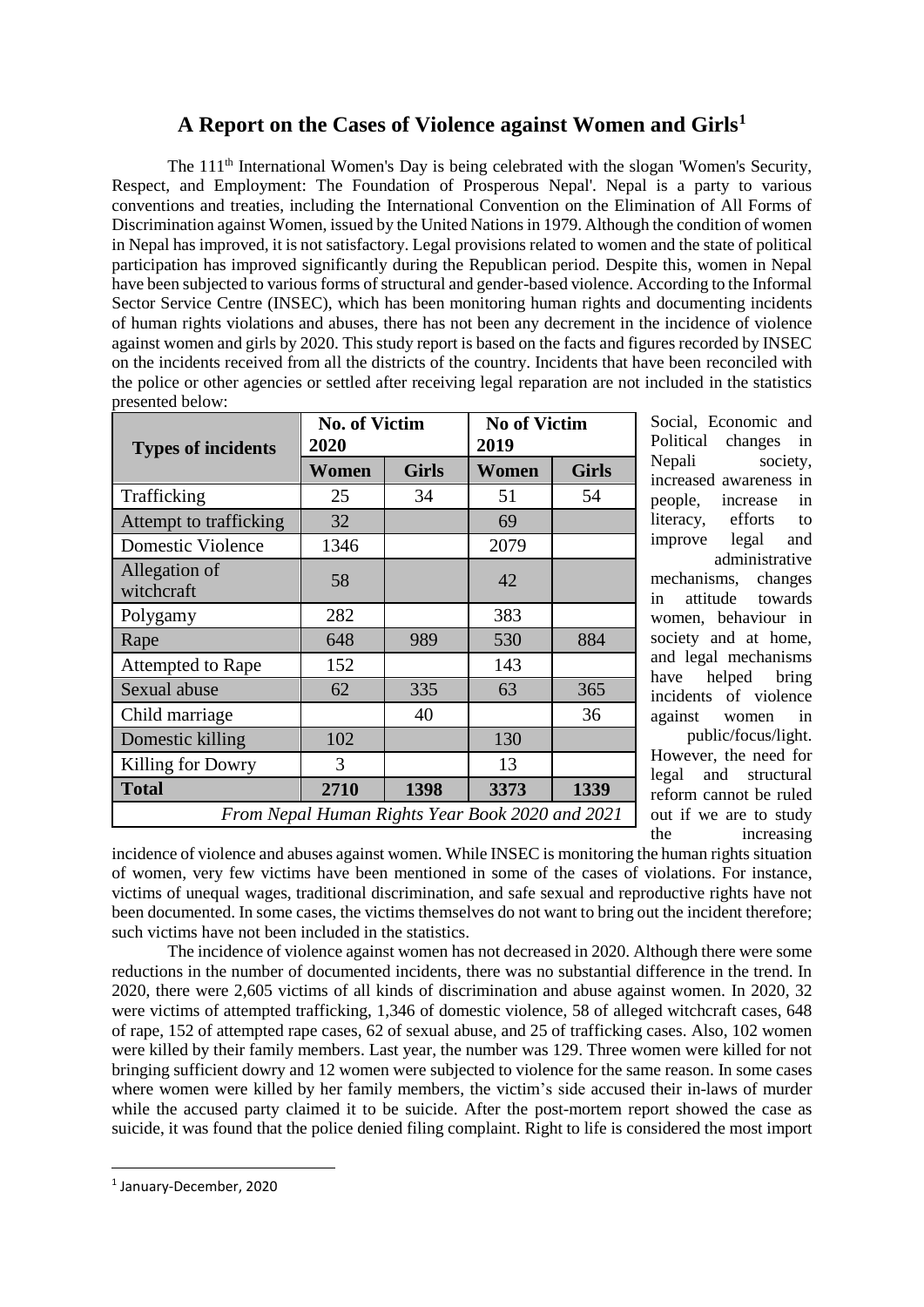human right. However, women have been killed under various pretexts. Within 2020, 102 women were killed by family members.

| This year, 1,398 girls were victims of child rights violations. Among them, 989 were victims            |  |
|---------------------------------------------------------------------------------------------------------|--|
| of rape, 335 were victims of sexual abuse, 34 were victims of trafficking, and 40 were victims of child |  |
| marriage.                                                                                               |  |

| <b>Types of</b><br><b>Victims</b> | <b>Types of</b><br><b>Incidences</b> | <b>Province</b><br>$\mathbf{1}$ | <b>Province</b><br>$\overline{2}$ | <b>Bagmati</b> | Gandaki        | Lumbini        | <b>Karnali</b> | <b>Sudur</b><br><b>Paschim</b> | <b>Total</b> |
|-----------------------------------|--------------------------------------|---------------------------------|-----------------------------------|----------------|----------------|----------------|----------------|--------------------------------|--------------|
| <b>Child</b><br><b>Rights</b>     | Child<br>Marriage                    | 6                               | $\overline{4}$                    | 3              | 5              | $\overline{2}$ | 17             | $\overline{3}$                 | 40           |
|                                   | Trafficking                          | $\overline{2}$                  | 5                                 | 8              | $\mathbf{1}$   | 13             | $\mathbf{1}$   | $\overline{4}$                 | 34           |
|                                   | Rape                                 | 213                             | 176                               | 235            | 74             | 186            | 48             | 57                             | 989          |
|                                   | Sexual<br>Abuse                      | 61                              | 51                                | 81             | 34             | 72             | 19             | 17                             | 335          |
|                                   | <b>Total</b>                         | 282                             | 236                               | 327            | 114            | 273            | 85             | 81                             | 1398         |
| Women<br><b>Rights</b>            | Trafficking                          | 6                               | $\overline{4}$                    | 5              |                | 9              | $\mathbf{1}$   | $\overline{7}$                 | 32           |
|                                   | Domestic<br>Violence                 | 80                              | 27                                | 70             | 162            | 668            | 111            | 228                            | 1346         |
|                                   | Allegation<br>of<br>Witchcraft       | $\mathbf{1}$                    | 23                                | 8              | $\overline{2}$ | 14             | 8              | $\overline{2}$                 | 58           |
|                                   | Polygamy                             | 72                              | 47                                | 76             | 9              | 25             | 43             | 10                             | 282          |
|                                   | Rape                                 | 131                             | 81                                | 210            | 36             | 115            | 30             | 45                             | 648          |
|                                   | Attempted<br>Rape                    | 25                              | 29                                | 34             | 6              | 30             | 13             | 15                             | 152          |
|                                   | Sexual<br>Abuse                      | 6                               | 9                                 | 11             | 8              | 12             | 14             | $\overline{2}$                 | 62           |
|                                   | Trafficking                          | $\overline{3}$                  | $\overline{2}$                    | 5              | $\overline{2}$ | 11             |                | $\overline{2}$                 | 25           |
|                                   | <b>Total</b>                         | 324                             | 222                               | 419            | 225            | 884            | 220            | 311                            | 2605         |
| <b>Grand Total</b>                |                                      | 606                             | 458                               | 746            | 339            | 1157           | 305            | 392                            | 4003         |

### **Acid Attack**

Sanjeev Sah, 24, of Janakpurdham Sub-Metropolitan-20, Dhanusha was arrested by the District Police Office, Dhanusha on November 14, 2020 on the charge of acid attack on his wife Aarti Sah, 21, and his three-year-old daughter. Accused Sah had absconded after the incident on November 13. According to Inspector Rajesh Sigdel of the District Police Office, Dhanusha, the victim along with her three-year-old daughter was sent to Kathmandu for further treatment after receiving first aid at Janaki Health Care and Teaching Hospital in Janakpur. A case was registered against the accused in the district court on November 26. The accused are in custody for trial on the order of the District Court, Dhanusha.

### **Allegation of Witchcraft**

In Saptari, a 35-year-old woman accused of 'witchcraft' was beaten by her neighbours of age 58, 45, 44, 22 and 41 years on January 26, 2020. The victim's husband lodged a complaint at the Area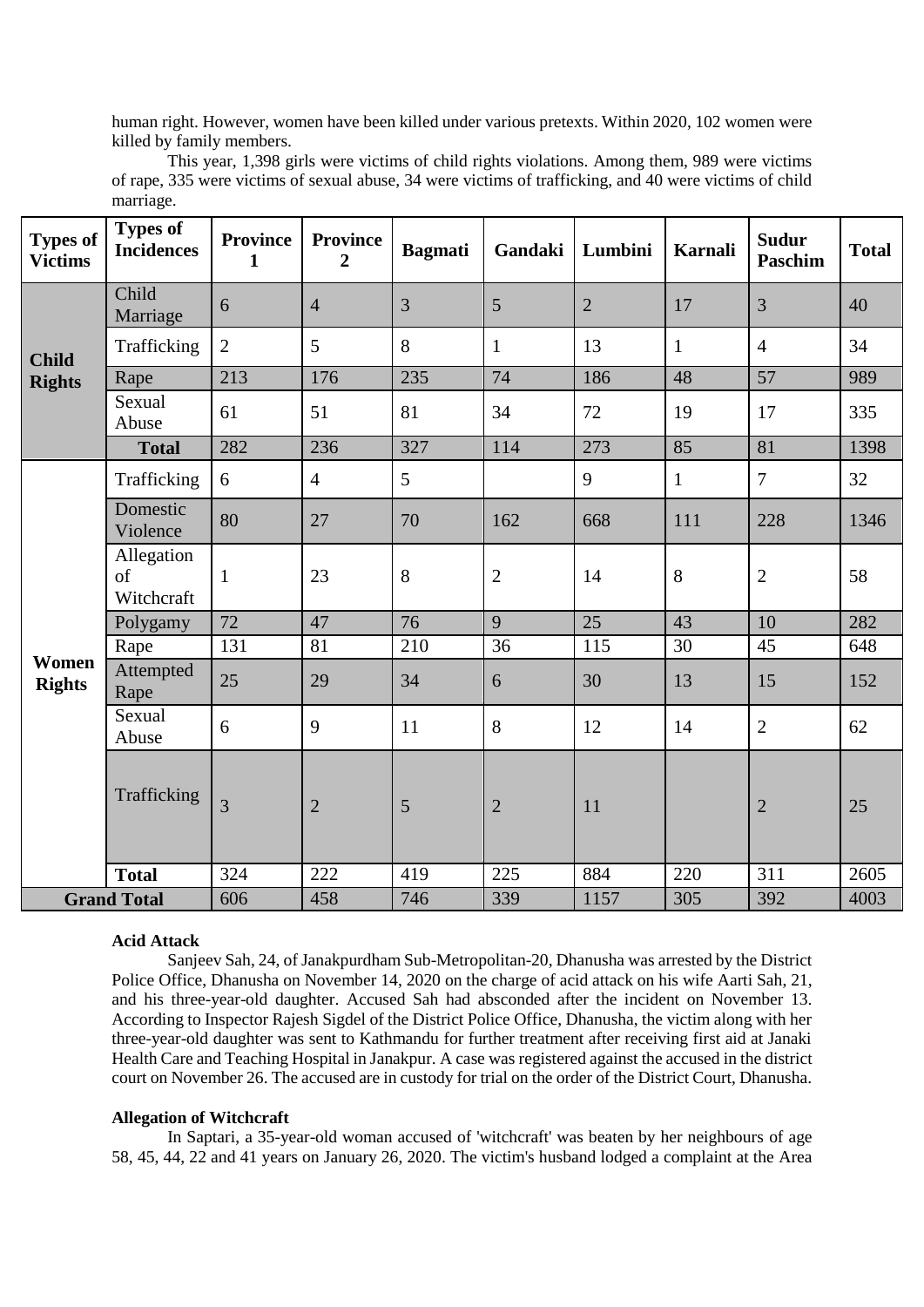Police Office on January 27. The injured were examined at Koshi Hospital, Biratnagar on January 28 after instruction of the District Police Office, Saptari. The victim and her husband held a press conference at Rajbiraj on June 19 saying that the District Government Attorney's Office had written to the Area Police Office, Kadarbona to register a complaint but it was not registered. The victim was treated at the Neuro Hospital, Biratnagar. No complaint was registered till the end of this year.

## **Killed after Rape**

A 14-year-old boy was arrested by the police for raping and killing a four-year-old girl in Makwanpur. A complaint was lodged against a 16-year-old boy at the District Police Office, Bajhang on September 25 on a charge of raping and killing 12-year-old Samjhana Kami, a 6th grader of Matta Basic School. The victim was raped and killed on September 23. The complaint was lodged against the boy at the District Police Office on September 25, informed Gorkhe Kami, 62, grandfather of the victim. A bench of District Court Judge Padma Raj Pandey on October 16 ordered to send the accused to the Juvenile Rehabilitation Centre, Doti. The post-mortem of the body was conducted at the District Hospital, Simkhet on October 2.

## **Conclusion**

Although incidents of violence against women have been recognized as serious crimes, such crimes will not decrease as long as there is a balance of power between men and women, women's economic dependence and poor enforcement of the law. However, with the joint efforts of all stakeholders and the effective implementation of the law, the cases of violence against women can be reduced. There is no doubt that effective implementation of poverty, illiteracy and economic empowerment programs will help reduce the incidence of violence against women. Looking at the statistics of recent years, it was found that the cases of sexual violence have increased. Therefore, women victims of rape need to be provided psychosocial counselling as well as an environment favourable to integration into the family and society as needed. Even though women are victims of domestic violence, the provision of reconciliation does not address serious cases. Most of the sexual crimes are committed while doing domestic chores, going to the forest for firewood and when they are alone at home. It is very important to provide special training to the health workers working in the local health institutions to enable them to test the incidents of rape in a scientific way. Therefore, the health of the victim should be examined immediately after the incident. Similarly, it is equally necessary to train the police at the local level to enable them to show promptness in addressing the incidents of violence against women immediately.

The state's incompetence towards women's health and sensitivity towards it is another serious issue. It seems impossible for the state alone to address the issue of violence against women and the problems that arise from it. Despite so many commitments from NGOs and state bodies, the growing number of victims is a matter of serious concern. Of course, within this period there has been an increase in awareness of crime. Illegal activities such as covering up the incident, arranging it in the village and the incidents with the support of such activities from the government bodies do not normalize the situation. People's representatives of different levels and levels on issues related to violence against women.

#### **Suggestions**

- The orders and directives issued by the Supreme Court regarding the making of women friendly laws should be followed.
- Speedy courts and family courts should be formed for speedy justice.
- Legal provision of punishment should be formulated according to the nature of domestic violence.
- There can be no compensation for the mental, social, and family pain caused by the harassment and abuse of witchcraft. To make quick reparation from the perpetrator available to the victim.

# **Honour Killing**

INSEC documented the incident of a 26-year-old sister being beaten to death by her 33-year-old brother in Khotang after she denied marrying the man of her brother's choice. The accused has been arrested by the police and the case is being investigated.